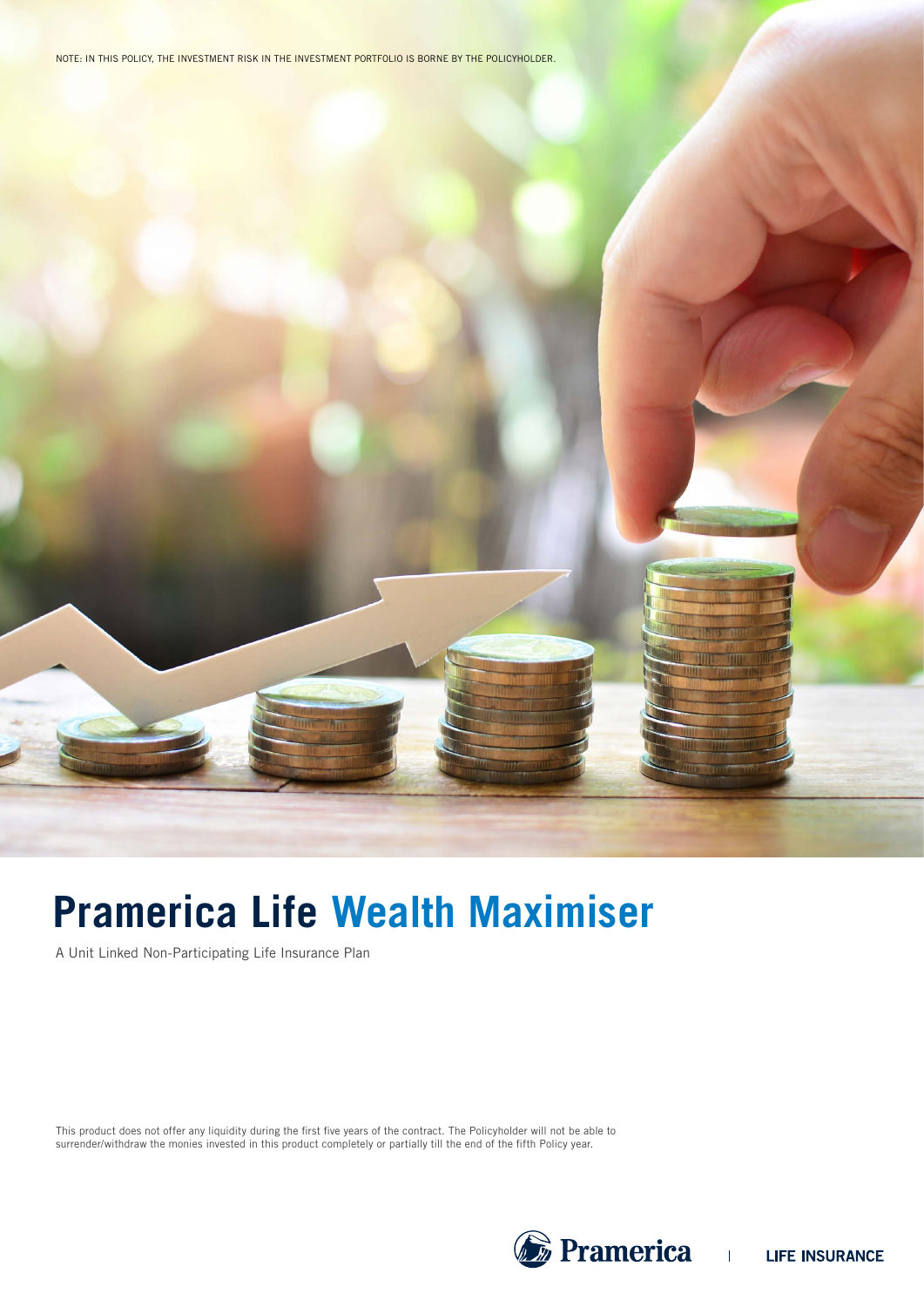

Life can get demanding at times and we face our fair share of challenges every now and then. We often find ourselves surfing over an unpredictable ocean of circumstances where the tides are calm at one instance and turbulent at the other.

Financial security becomes a major factor in determining whether our journey through the ocean of life is going to be a smooth or a rough one. Therefore, this critical factor needs to be carefully addressed when it comes to choosing a Life Insurance plan to protect our family and secure their financial future. We need to be financially equipped and significantly insured to fulfill the certain as well as uncertain needs of our family.

Pramerica Life Wealth Maximiser A Unit Linked Non-Participating Life Insurance Plan

### **One plan. Various advantages: Pramerica Life Wealth Maximiser**

- **•** Enjoy the benefit of choosing an adequate life cover based on your desired level of protection from multiple options of sum assured basis your age at entry.
- **•** Flexibility to choose from Single, Regular or Limited Premium Payment tenures.
- **•** Get the benefits of reduced charges on opting higher premium amounts.
- **•** Get rewarded on opting for longer term through Persistency Units and Wealth Boosters at specific intervals to augment your fund value.
- **•** Option to actively manage your funds depending upon market conditions with Defined Portfolio Strategy.
- **•** Avail Systematic Transfer Plan to systematically transfer your money from Liquid Fund to your chosen funds every month.
- **•** Option to manage your funds by creating a balance between Equity and Debt through systematic allocation based on your age with Life Stage Portfolio Strategy.
- **•** Option of Fund conservation at Maturity to safeguard your fund value from market fluctuations.
- **•** Enhance your fund and life cover by adding Top-up premium.

### **How does the plan work?**

Choose Policy Term from 5 years to 30 years, as per your age at entry, subject to minimum maturity age of 18 years and maximum maturity age of 75 years.

Pay the premium from option of paying Limited, Regular or Single pay as per the need and choice.

Choose your Sum Assured from a variety of cover multiples available under the plan.

### **Benefits in Detail**

#### **Death Benefit**

In case of an unfortunate demise of the Life Insured during the Policy Term, the Policy will pay Death Benefit which is higher of

- **•** Sum Assured\* including Top-Up Sum Assured, if any or
- **•** Fund Value, including Top-Up Fund Value, if any, or
- **•** 105% of total Premiums paid till date of death, including Top-Up premiums, if any.

Where, Sum Assured is defined as multiple of Annualized Premium / Single Premium as opted at inception of policy

\*Sum Assured will be reduced to the extent of partial withdrawals made in the last 2 years immediately preceding the date of death. The partial withdrawal made from the top-up premium shall not be reduced for this purpose.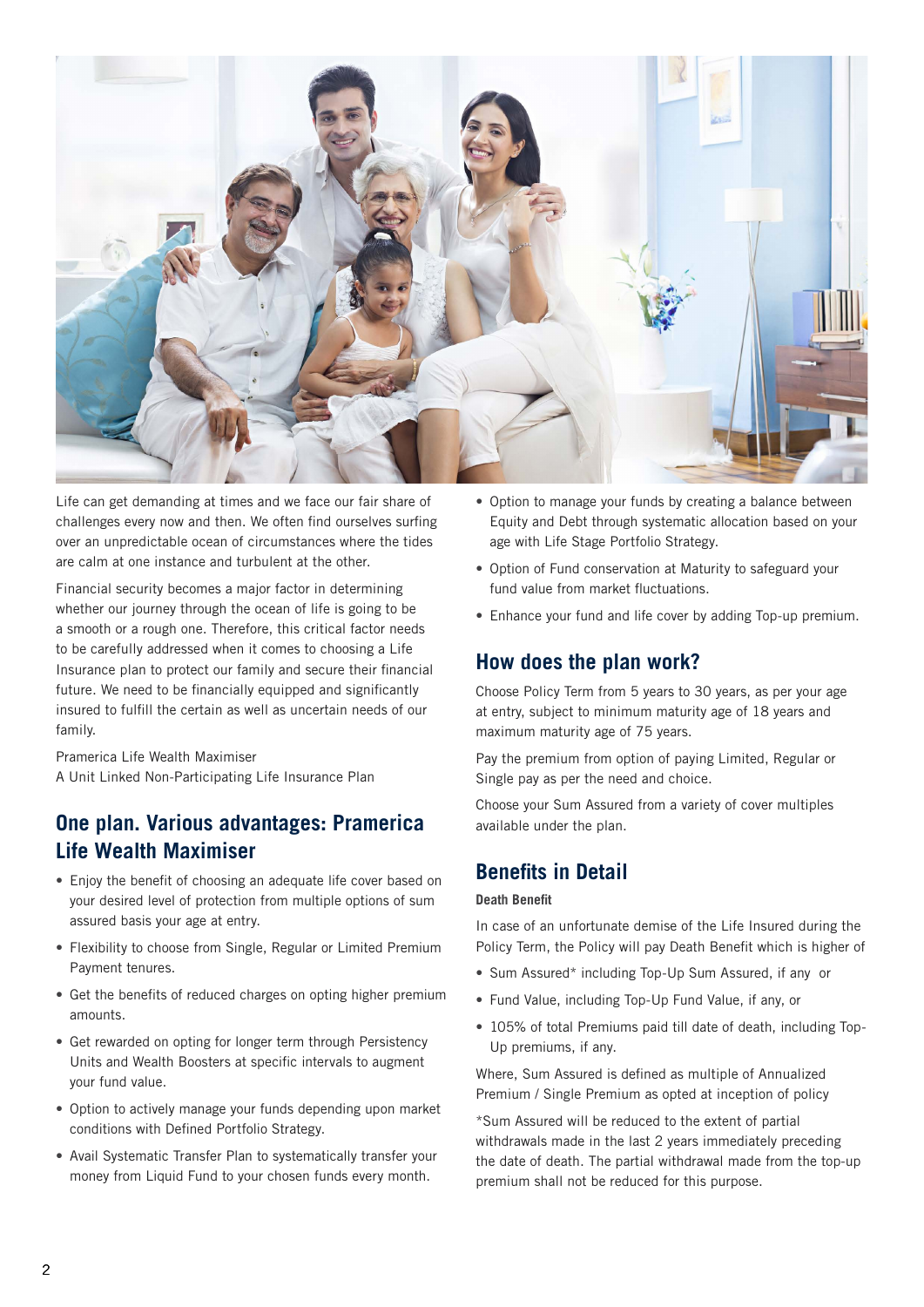#### **Maturity Benefit**

On survival of the Life Insured till maturity date and subject to Policy being in-force for full risk benefits, the Policy will pay the Fund Value including Top-Up fund value, if any, to the Policyholder.

Death cover chosen will cease on Maturity.

#### **Surrender Benefit**

The Policy will acquire surrender value from the first Policy year but it becomes payable only after completion of "lock-in period" which is a period of 5 consecutive Policy years from the date of commencement of the Policy.

The surrender value will be the value of units less discontinuance (or surrender) charges, if applicable.

### **Persistency Units**

As a reward for continuing your policy, Persistency units equal to 0.50% of the average of Fund Value including Top-Up Fund Value of preceding 36 monthiversaries would be allocated to the Policyholder's unit account at the end of every policy year, starting from sixth policy year provided monies are not in Discontinuance Fund.

No Persistency Units would be given to policies sold online

### **Wealth Boosters**

Wealth Boosters would be allocated as extra units at the end of every fifth policy year, starting from the end of tenth policy year.

Wealth Booster as a percentage of average fund value including Top-up Fund Value of preceding 36 monthiversaries would be allocated to the policyholder's unit account at the end of 10th, 15th, 20th, 25th and 30th policy anniversaries, if they fall within the policy term.

| <b>Policy</b><br>Anniversary | <b>Premium Band</b> |        |        |  |
|------------------------------|---------------------|--------|--------|--|
|                              | Band 1              | Band 2 | Band 3 |  |
| 10 <sup>th</sup>             | 1.00%               | 1.25%  | 1.50%  |  |
| 15 <sup>th</sup>             | 1.25%               | 1.75%  | 2.00%  |  |
| 20 <sup>th</sup>             | 1.50%               | 2.25%  | 2.50%  |  |
| 25 <sup>th</sup>             | 1.75%               | 2.75%  | 3.00%  |  |
| 30 <sup>th</sup>             | 2.00%               | 3.25%  | 3.50%  |  |

No Wealth Boosters would be given to policies sold online.

### **Choice of Investment Strategies**

At inception, Policyholder can choose one of the below investment strategies.

- **•** Defined Portfolio Strategy
- **•** Life Stage Portfolio Strategy

Within the Defined Portfolio Strategy, Policyholder can choose to invest with or without Systematic Transfer Plan Option. Once opted in, the investment strategy will continue throughout the policy term. Policyholder cannot switch from one investment strategy to another during the policy term.

### **Defined Portfolio Strategy**

Under this option, you can opt to invest in any of the funds as available (except DPF or Liquid Fund) in proportions of your choice. Within the Defined Portfolio strategy, you also have an option to select Systematic Transfer Plan (STP) option and/or Fund Conservation Option for which Liquid Fund will be made available to you. The Policyholder can switch monies amongst these funds using the switch option.

You have an option to choose from five funds to invest your money in. You can look at the investment objectives of each of our funds and match those with your investment goals and then decide the proportion of money you would like to invest in each of them. If you are opting for more than one fund, the minimum investment in any fund should be at least 1% of the Single / Annual Premium (as applicable) paid. The funds and fund objectives are as follows:

| <b>Fund</b>                                                 | <b>Investment Objective</b>                                                                                                                                                                                | <b>Asset Allocation</b>                                                                                               | <b>Risk Profile</b> |
|-------------------------------------------------------------|------------------------------------------------------------------------------------------------------------------------------------------------------------------------------------------------------------|-----------------------------------------------------------------------------------------------------------------------|---------------------|
| <b>Debt Fund</b><br>(SFIN: ULIF00127/08/08FIXEDIFUND140)    | To generate steady return at lower risk by investing<br>in a range of debt securities.                                                                                                                     | Government securities: 50% to 100%<br>Corporate bonds: 0% to 50%<br>Money Market/cash: 0% to 40%                      | Low                 |
| <b>Balance Fund</b><br>(SFIN: ULIF00227/08/08BALANCFUND140) | To generate balanced return by investing in debt<br>securities to provide stability and by investing in<br>equities to provide potential to enhance the return<br>through capital appreciation.            | Equity: 10% to 50%<br>Government securities: 20% to 50%<br>Corporate bonds: 0% to 50%<br>Money Market/cash: 0% to 40% | <b>High</b>         |
| <b>Growth Fund</b><br>(SFIN: ULIFO0327/08/08GROWTHFUND140)  | To generate higher return through capital<br>appreciation in the long term by investing in a<br>diversified portfolio of equities. Debt investment will<br>provide a little stability and diversification. | Equity: 40% to 80%<br>Government securities: 10% to 30%<br>Corporate bonds: 0% to 30%<br>Money Market/cash: 0% to 40% | <b>High</b>         |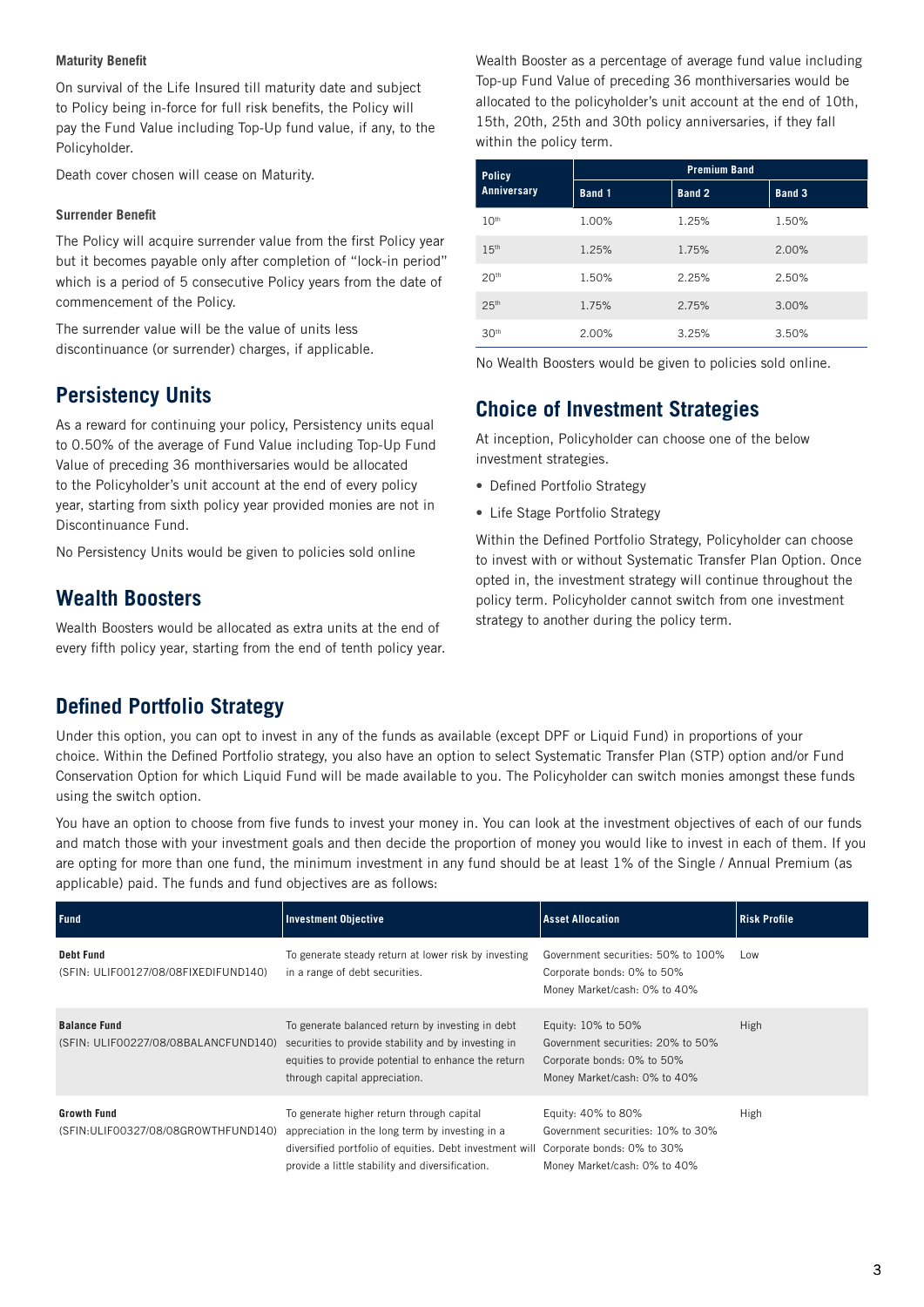| Large Cap Equity Fund<br>(SFIN: ULIF00427/08/08LARCAPFUND140)               | To generate higher return through capital<br>appreciation in long term from a portfolio invested<br>predominantly in large cap equities.                                                                                                                                                                                                                                                                                                        | Equity: 60% to 100%<br>Money Market/cash: 0% to 40%                               | High |
|-----------------------------------------------------------------------------|-------------------------------------------------------------------------------------------------------------------------------------------------------------------------------------------------------------------------------------------------------------------------------------------------------------------------------------------------------------------------------------------------------------------------------------------------|-----------------------------------------------------------------------------------|------|
| <b>Multi Cap Opportunities Fund</b><br>(SFIN: ULIF01106/02/18MULCAPOPP0140) | To generate capital appreciation for policyholders<br>by dynamically investing across assets to capitalize<br>on changing market conditions. The scheme aims to Corporate Bonds: 0%-30%,<br>invest primarily in equities and to mitigate market<br>volatility, in fixed income securities, including<br>money market instruments. The investments will<br>be market capitalization agnostic and will focus on<br>growth oriented opportunities. | Equity: 50%-100%<br>Govt. Securities.<br>Money Market Instruments/Cash:<br>0%-50% | High |

Liquid Fund will be available to the Policyholder only through STP. Investment objective of Liquid Fund is as under.

| <b>Fund</b>                                                | Investment objectives                                                                                                   | <b>Asset Allocation</b>        | <b>Risk Profile</b> |
|------------------------------------------------------------|-------------------------------------------------------------------------------------------------------------------------|--------------------------------|---------------------|
| <b>Liauid Fund</b><br>(SFIN: ULIF00920/01/11LIQUIDFUND140) | To generate steady return at lower risk by investing<br>in a range of short-term debt/liquid money market<br>securities | T-Bill/Money Market/Cash: 100% | Low                 |

In addition to above fund an additional fund will be maintained for discontinued policies with the following asset allocation and SFIN.

| <b>Fund Name</b>                                                        | <b>Investment Objective</b>                                                                                                                                                                                                                                                         | <b>Asset Allocation</b>                                            | <b>Risk Profile</b> |
|-------------------------------------------------------------------------|-------------------------------------------------------------------------------------------------------------------------------------------------------------------------------------------------------------------------------------------------------------------------------------|--------------------------------------------------------------------|---------------------|
| <b>Discontinued Policy Fund</b><br>(SFIN: ULIF01024/02/11DISCONFUND140) | To generate steady return at lower risk when the<br>policyholder surrenders the policy or discontinues<br>premium payment during the lock in period. The<br>currently prevailing minimum guaranteed rate of<br>interest applicable to discontinued fund is 4%<br>percent per annum. | Government Securities: 60% to 100%<br>Money Market/cash: 0% to 40% | Low                 |

The minimum guaranteed rate of interest applicable to Discontinued Policy Fund will be specified by the IRDA of India from time to time. The current minimum guaranteed rate applicable to Discontinued Policy Fund is 4% per annum.

### **Systematic Transfer Plan**

With STP, you can invest a specific amount in a regular fashion at monthly intervals. This gives you the advantage of rupee cost averaging. You buy more units when markets are down and fewer units when markets are up, thereby reducing the average cost of purchase of units in the funds selected by you.

You have an option to choose STP for 12 months only. The option would be available to policies where premium is paid annually or single pay policies.

### **How STP Works**

While applying for the policy, you choose the amount to be invested in a regular fashion in one or more of the five funds mentioned above, and decide the proportion of money you would like to invest in each fund. If you are opting for more than one fund, the minimum investment in any fund should be at least 1% of the Single/Annualized premium paid.

In case of STP, the Single/Annualized premium (net of allocation charges) will be first allocated to Liquid fund every policy year till completion of premium payment term, and then at the beginning of each policy month (monthiversary), a portion will be systematically switched to the funds chosen by the policyholder at inception. Every month 1/N of units will be transferred from Liquid fund to other funds as per the fund allocation proportion chosen by the policyholder; where  $N =$ number of months remaining under the STP scheme.

For e.g.: A policyholder chooses the STP option with premium allocation of 20% in Debt Fund and 80% in Growth Fund. Then for the first month 1/12 \* 20% of units in Liquid fund will be switched to Debt Fund and 1/12 \* 80% of units in Liquid Fund will be switched to Growth Fund. This transfer will happen after the deduction of all the charges for that monthiversary. For second month 1/11 \* 20% of units in Liquid fund will be switched to Debt Fund and 1/11 \* 80% of units in Liquid Fund will be switched to Growth Fund and so on each policy year.

# **Life Stage Portfolio Strategy**

Considering the ever changing financial needs as per the different life milestones, we offer a life stage based investment strategy wherein the investments are distributed between Large Cap Equity Fund and Debt Fund with their proportions varying as per the different life stages. At inception the funds will be distributed between two funds, Large Cap Equity & Debt Fund. As and when the next milestone is achieved, the funds will be re-distributed according to the attained age (age bands) as given in following table.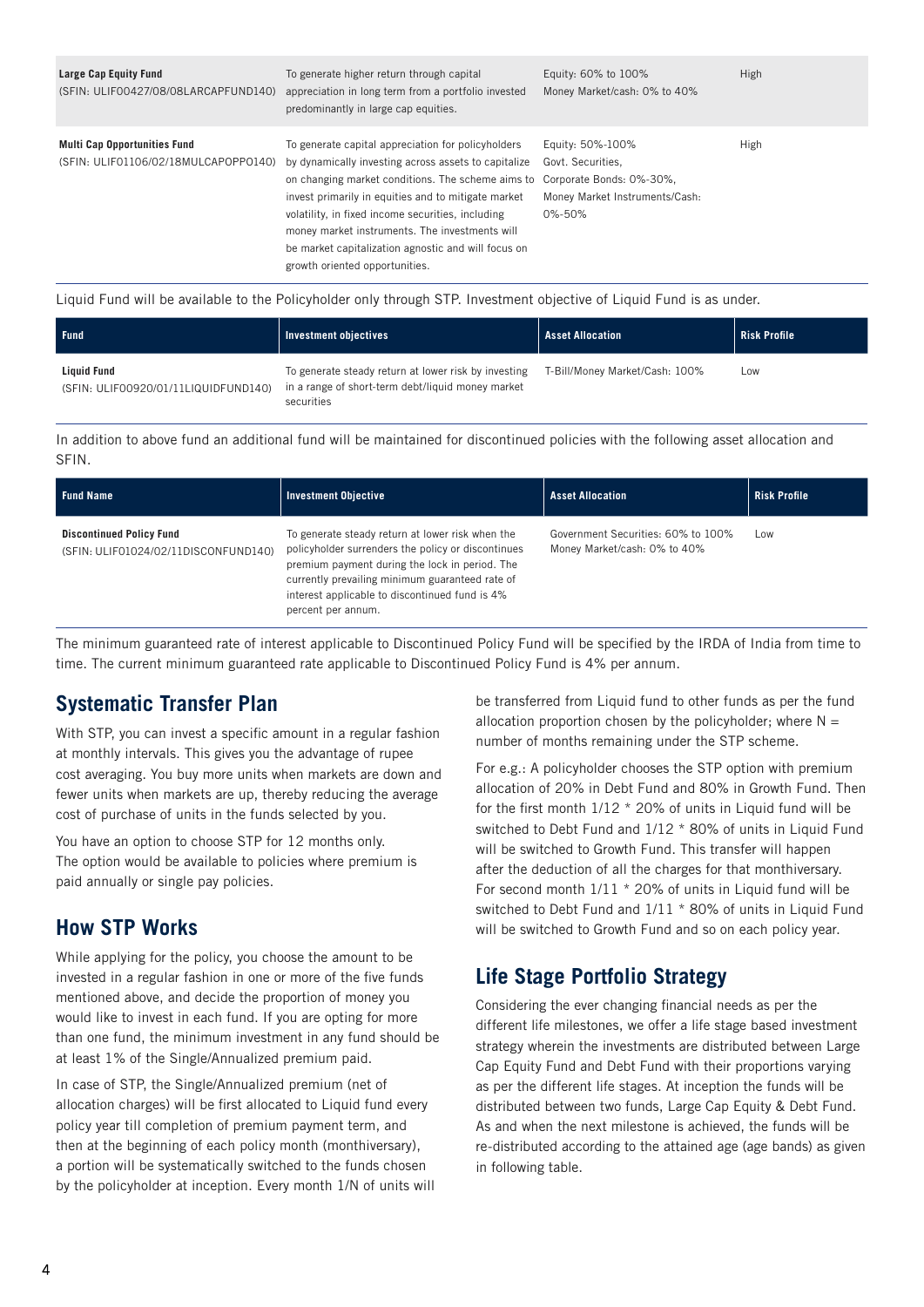| Age last birthday last policy anniversary | Debt Fund | <b>Large Cap Equity Fund</b> |
|-------------------------------------------|-----------|------------------------------|
| Up to 25                                  | 15%       | 85%                          |
| $26 - 30$                                 | 20%       | 80%                          |
| $31 - 35$                                 | 25%       | 75%                          |
| $36 - 40$                                 | 30%       | 70%                          |
| $41 - 45$                                 | 35%       | 65%                          |
| $46 - 50$                                 | 40%       | 60%                          |
| $51 - 55$                                 | 45%       | 55%                          |
| 56 And Above                              | 50%       | 50%                          |

On a quarterly basis, the strategy shall be reviewed and rebalanced, if necessary, to achieve above proportions. The rebalancing will be done on the first day of each quarter of the financial year except for the last 12 months of the policy. If the first day is a non valuation date then the next working day's NAV will be applicable.

In the last 12 months, the remaining investments from Large Cap Equity Fund will be systematically transferred to the liquid fund in 12 installments.

# **Flexibility available in the plan**

#### **Top-Up**

To boost your savings, you can pay additional Top-Up Premiums over & above the base premium as long as all due premium till date has been paid, subject to following conditions:

- **•** Top-Up premiums are allowed at anytime during the policy term, except during last 5 years of Policy Term
- **•** Each Top-Up premium will be invested in separate Top-Up account with a 5 year's lock-in period from the payment date, except in case of full surrender of the contract
- **•** At any time during the Policy Term, the total Top-Up premiums paid shall not exceed the sum total of the regular premiums paid to date
- **•** All Top-up premiums made during the Policy Term shall have insurance cover treating them as single premium
- **•** The minimum Top-up premium is 5,000. Sum Assured would increase by Top-up Sum Assured after availing a Top-up facility

#### **Switching option**

Within Defined Portfolio Strategy, you can switch your investments within the available funds, depending on your financial priorities and investment decision. There are no switching charges or restriction on number of switches during entire policy term. The minimum switch amount is Rs 5000 unless 100% of the fund is switched.

#### **Premium Redirection**

Within Defined Portfolio Strategy, you have the flexibility to change the proportion of Premium that is invested in different funds by giving an advance notice to the Company of at least 15 days before exercising this option. All Regular Premium

or Top-Ups received after this date will be invested as per the revised mandate till the Policyholder does not change the same. Premium however cannot be redirected to liquid fund. In case you select more than one fund, at least 1% of the allocated Premium should be invested in each fund. There are no Premium Redirection charges or restriction on number of redirection during the entire policy term. This feature would not be applicable for single premium payment policies.

#### **Partial withdrawals**

To manage any unexpected need for money or for any exigency, partial withdrawals can be made from your investment account only after completion of 5 Policy years (Lock-in Period).

For purpose of partial withdrawals, lock in period for Top-up premiums will be five years from date of payment.

For policies where life insured is a minor, Partial withdrawal is not allowed until the minor life insured attains majority i.e. on or after the attainment of age 18.

The policyholder can make unlimited number of partial withdrawals as long as the total amount of partial withdrawals in a year does not exceed 20% of the Fund Value in a policy Year. The minimum withdrawal amount is Rs 10,000. The partial withdrawals are free of cost.

Partial withdrawals shall be allowed from the fund value built up on from the top-up premiums, if any, as long as such fund value supports the partial withdrawals and subsequently, the partial withdrawals may be allowed from the fund value built up from the base premium

The partial withdrawals shall not be allowed which would result in termination of a contract

The partial withdrawals with respect to the fund values from the base premiums shall only be counted for the purpose of adjusting the sum assured to be payable on death. Partial withdrawals made from the top-up premiums shall not be deducted for this purpose.

#### **Fund Conservation Option at Maturity**

Within Defined Portfolio Strategy the Company will give you an option to preserve your capital towards end of your Policy, when your investments are due to be paid back. The Company shall be notified by the Policyholder at least 30 days before the start of the last policy year when the right to exercise this option becomes available.

All your investments are systematically transferred from Debt Fund, Balance fund, Growth fund, Large Cap Equity fund and Multi Cap Opportunities fund to Liquid Fund in the last 12 months of your Policy; on monthly basis.

All Premiums received during this period will be re-directed to Liquid Fund.

#### **Settlement option**

Upon Maturity of the policy, you will have the option, to receive maturity benefit as a structured payout over a period of up to 5 years post maturity by availing settlement option.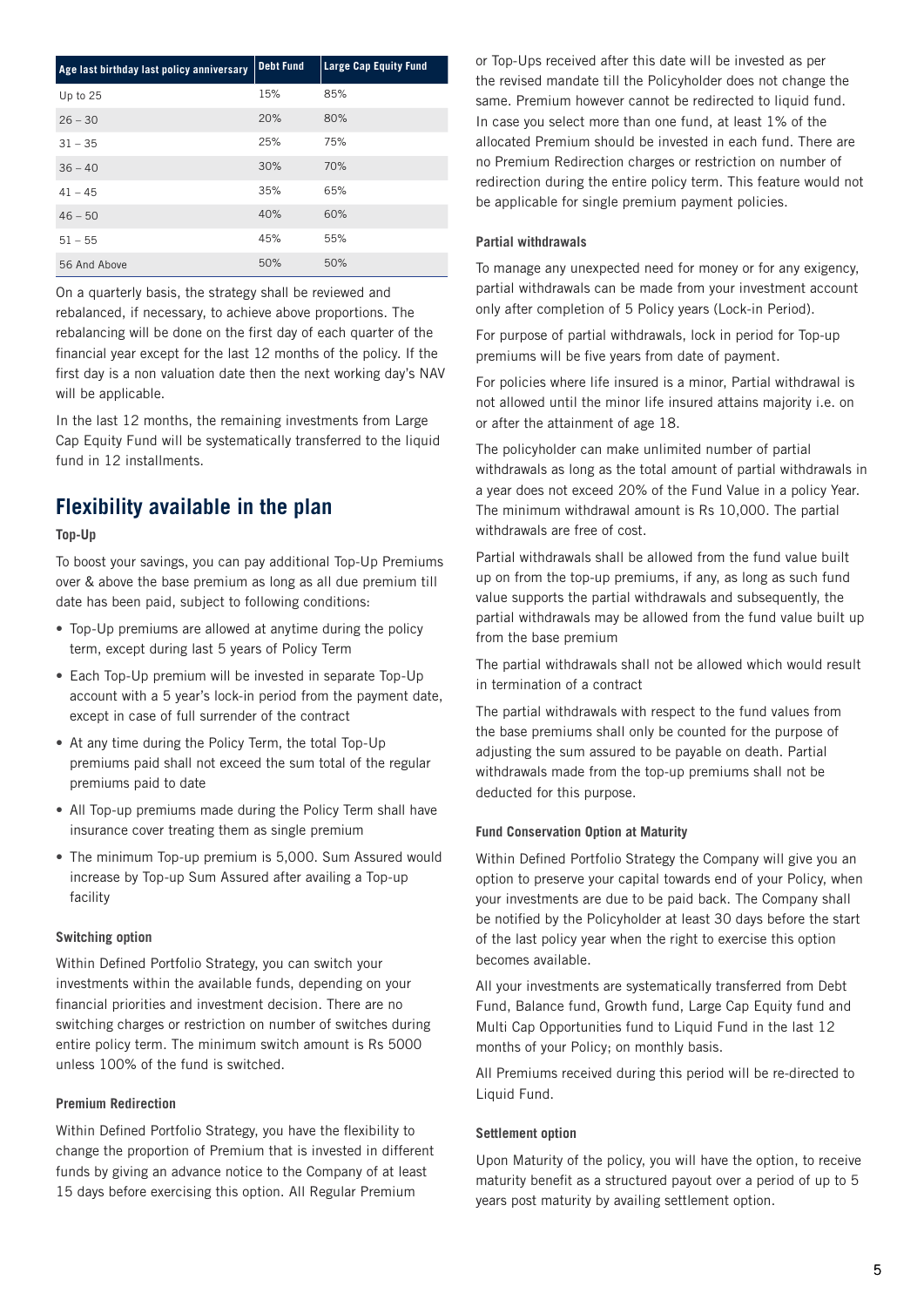- **•** During the period the inherent risk in the underlying investment funds will be borne by the policyholder.
- **•** The frequency of the periodic payments during settlement option can be annually, semi-annually, quarterly or monthly.
- **•** The period of settlement shall not in any case be extended beyond a period of five years from the date of maturity.
- **•** The payments will be made in installments, based on settlement period and frequency of payouts chosen, with the first installment payable on the date of maturity.
- **•** You have an option to switch the funds during the Settlement Period.
- **•** In the settlement period after maturity, the risk cover shall be maintained at 105% of the total premiums paid. Accordingly mortality charges will be deducted.
- **•** The charges levied on the fund during settlement period are the fund management charge, switching charge and mortality charge, if any and no other charges shall be levied.
- **•** No partial withdrawals are allowed during the settlement period. However the policyholder can take complete withdrawal at any time during the settlement period and no charge will be levied for such withdrawal.
- **•** The policy will terminate once the fund value falls below a minimum amount of Rs. 5,000 during settlement period or at the end of settlement period by paying fund value at that time.

#### **Option to Increase/Decrease the Sum Assured**

You can increase or decrease the sum assured within maximum and minimum limits after third policy anniversary provided you have paid all the premium/s due and would be subject to underwriting and other requirements of the Company.

No increase in Sum Assured is available after 55 years of age. A written notice at least 15 days in advance is required from you before the policy anniversary from which the increase/decrease in sum assured is desired. The company also reserves the right to decline the increase in sum assured or impose extra mortality charges. The policyholder shall bear the medical cost on such increases.

On reduction of Sum Assured, the risk cover for additional benefit will also reduce.

#### **Option to Increase/Decrease the Premium Payment Term**

- **•** Provided all due premiums have been paid, you can choose to increase the Premium Payment Term by notifying the Company.
- **•** Provided at least five years' premiums have been paid, you can choose to decrease the Premium Payment Term by notifying the Company.
- **•** Increase or decrease in Premium Payment Term must always be in multiples of one year.

This benefit is not applicable for the Single Pay option

#### **Option to Increase/Decrease in Policy Term**

- **•** You can choose to increase or decrease your policy term by notifying the Company.
- **•** Increase or decrease in terms is allowed subject to the Policy terms allowed under the given policy
- **•** An increase in policy term is allowed, subject to underwriting. Your Sum Assured may increase subject to the minimum sum assured conditions.
- **•** On decrease of policy term, your Sum Assured will not reduce unless it is requested by you.

### **Let's look at few examples to understand the product benefits better:**

The table below shows maturity values and death benefit assuming annual gross investment return of 4% and 8% with 100% investment in Large Cap Equity Fund.

| Scenario                                    | <b>Example 1</b>  | <b>Example 2</b>  | <b>Example 3</b>  |
|---------------------------------------------|-------------------|-------------------|-------------------|
| Age of Life Insured                         | 30                | 30                | 30                |
| Premium Payment Term/Policy Term            | 10 Pay / 20 Years | 10 Pay / 20 Years | 10 Pay / 20 Years |
| <b>Annualised Premium</b>                   | 1,00,000          | 2,00,000          | 5,00,000          |
| Sum Assured                                 | 10,00,000         | 20,00,000         | 50,00,000         |
| Total Maturity Benefit @ 4%*                | 14,33,263         | 30,80,852         | 79,52,728         |
| Total Maturity Benefit @ 8%*                | 26,20,263         | 55,88,716         | 1,43,67,458       |
| Death Benefit at the end of 10th Year @ 4%* | 10,85,511         | 22,65,767         | 57,59,168         |
| Death Benefit at the end of 10th Year @ 8%* | 13,52,753         | 28,21,977         | 71,70,460         |

Standard Male Life; Premium payment mode: Annual; Fund chosen: Large Cap Equity Fund; Mode: Offline

\*Please note that the above assumed rates of return, 4% and 8%, are only scenarios at these rates after recovering all applicable charges. These are not guaranteed and they are not the upper or lower limit of the returns of the funds selected in your policy, the actual rates may vary depending upon various factors including fund performance.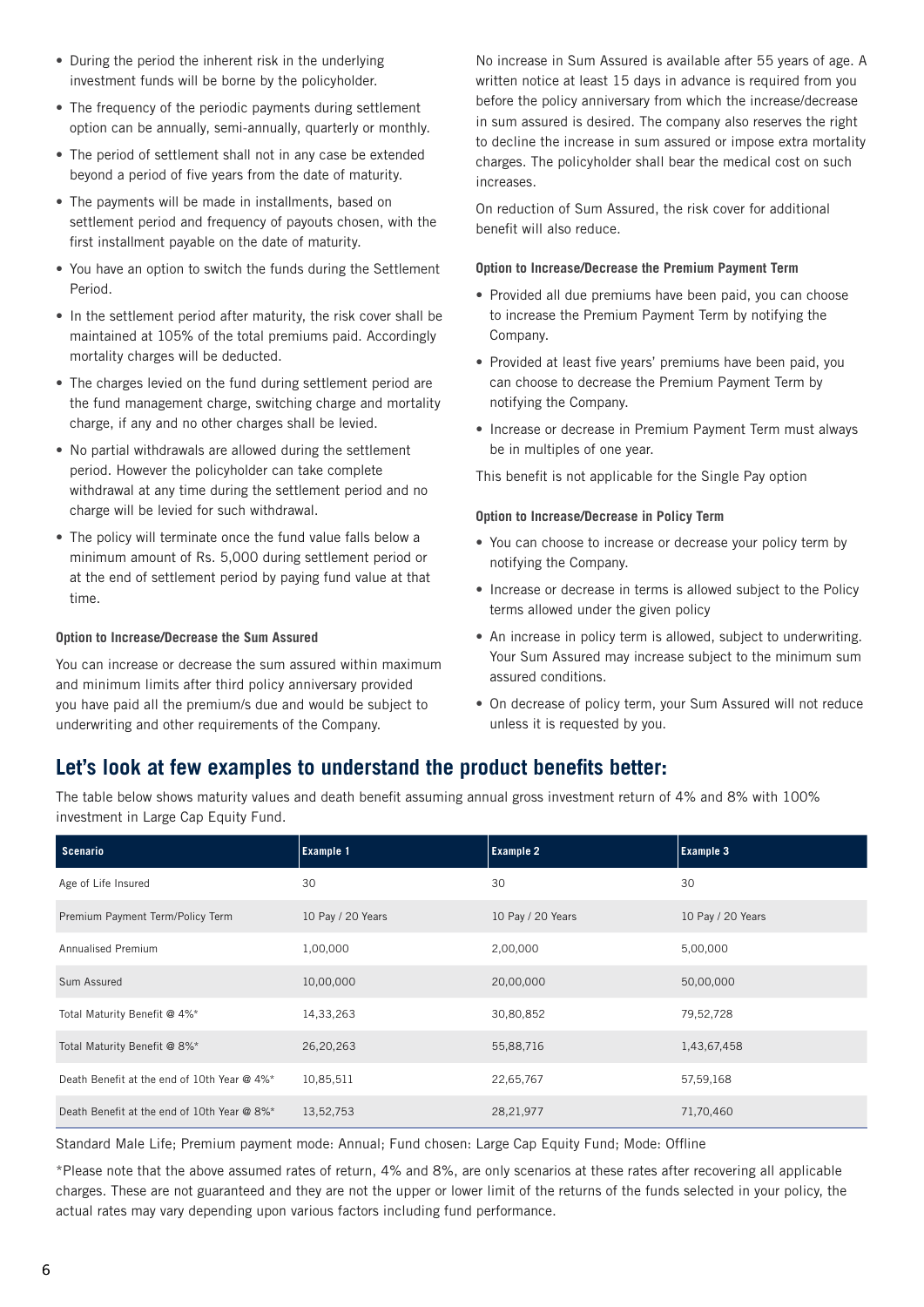# **Eligibility Conditions**

| Age at Entry##              | Minimum: 90 Days<br>Maximum: 65 Years                                                                                                                                                                                   |                                                                                                                                   |                                                                        |  |  |
|-----------------------------|-------------------------------------------------------------------------------------------------------------------------------------------------------------------------------------------------------------------------|-----------------------------------------------------------------------------------------------------------------------------------|------------------------------------------------------------------------|--|--|
| <b>Maturity Age##</b>       | Minimum: 18 Years<br>Maximum: 75 Years                                                                                                                                                                                  |                                                                                                                                   |                                                                        |  |  |
| <b>Policy Term</b>          | For Limited/Regular Pay:<br>Age (Last Birthday)<br>$0 - 40$<br>$41 - 65$<br>For Single Pay:<br>Minimum: 5 Years<br>Maximum: 10 Years                                                                                    | Policy Term<br>Minimum<br>5 Years<br>5 Years                                                                                      | Maximum<br>30 Years<br>25 Years                                        |  |  |
| <b>Premium Payment Term</b> | Single Pay, Limited Pay or Regular Pay<br>For Limited/Regular Pay:<br>Age (Last Birthday)<br>$0 - 40$<br>$41 - 65$                                                                                                      | Premium Payment Term<br>Minimum<br>5 Years<br>5 Years                                                                             | Maximum<br>30 Years<br>25 Years                                        |  |  |
| Premium                     | Minimum Premium:<br>Single Pay:₹1,20,000<br>Limited/Regular Pay:<br>Frequency<br>Annual<br>Half-Yearly<br>Quarterly<br>Monthly<br>Maximum Premium: Subject to underwriting<br><b>Top up Premium:</b><br>Minimum: ₹5,000 | Minimum Premium<br>₹36,000<br>₹18,000<br>₹9,000<br>₹3,000<br>Maximum: Sum of total base Premiums paid till date of Top-Up payment |                                                                        |  |  |
|                             | A multiple of Annualized Premium as defined below:                                                                                                                                                                      |                                                                                                                                   |                                                                        |  |  |
|                             | <b>Premium Paying Term</b>                                                                                                                                                                                              | Age at entry < 45 Years<br>Age at entry $>=$ 45 Years                                                                             |                                                                        |  |  |
| <b>Minimum Sum Assured</b>  | Single Pay<br>Limited/Regular Pay                                                                                                                                                                                       | 1.25 X Single Premium<br>Higher of 10 X Annual<br>Premium or 0.5 X Policy<br>Term X Annual Premium                                | Higher of 7 X Annual Premium or 0.25 X Policy<br>Term X Annual Premium |  |  |
|                             | Top-Up: 1.25 X Top-Up Premium<br>A multiple of Annualized Premium as defined below:                                                                                                                                     |                                                                                                                                   |                                                                        |  |  |
|                             | Age at Entry                                                                                                                                                                                                            | Single Pay                                                                                                                        | Limited/Regular Pay                                                    |  |  |
|                             | Up to 30                                                                                                                                                                                                                |                                                                                                                                   | $30\,$                                                                 |  |  |
|                             | $31 - 35$                                                                                                                                                                                                               |                                                                                                                                   | 20                                                                     |  |  |
| <b>Maximum Sum Assured</b>  | $36 - 40$                                                                                                                                                                                                               |                                                                                                                                   | 15                                                                     |  |  |
|                             | $41 - 44$                                                                                                                                                                                                               | 1.25                                                                                                                              | 12.5                                                                   |  |  |
|                             | $45 - 55$                                                                                                                                                                                                               |                                                                                                                                   | 10                                                                     |  |  |
|                             | 56 & above                                                                                                                                                                                                              |                                                                                                                                   | $\overline{7}$                                                         |  |  |
|                             | Top-Up: 1.25 X Top-Up Premium                                                                                                                                                                                           |                                                                                                                                   |                                                                        |  |  |
| <b>Premium Payment Mode</b> | Single, Annual, Half-Yearly, Quarterly and Monthly*                                                                                                                                                                     |                                                                                                                                   |                                                                        |  |  |

##Age as on last birthday

\*Monthly mode of Premium payment is available only through credit card, direct debit and ECS

# **Premium Bands**

Following Premium Bands would be applicable:

| <b>Premium Band</b> | Limited/Regular Pay |                            | <b>Single Pay</b> |                  |
|---------------------|---------------------|----------------------------|-------------------|------------------|
|                     | From $(3)$          | $\vert$ To $(\bar{\zeta})$ | From (7)          | $ $ To $($ ₹ $)$ |
| Band 1              | 36,000              | l,19,999                   | <b>NA</b>         | <b>NA</b>        |
| Band 2              | 1,20,000            | 2,99,999                   | 1,20,000          | 2,99,999         |
| Band 3              | 3,00,000            | And above                  | 3,00,000          | And above        |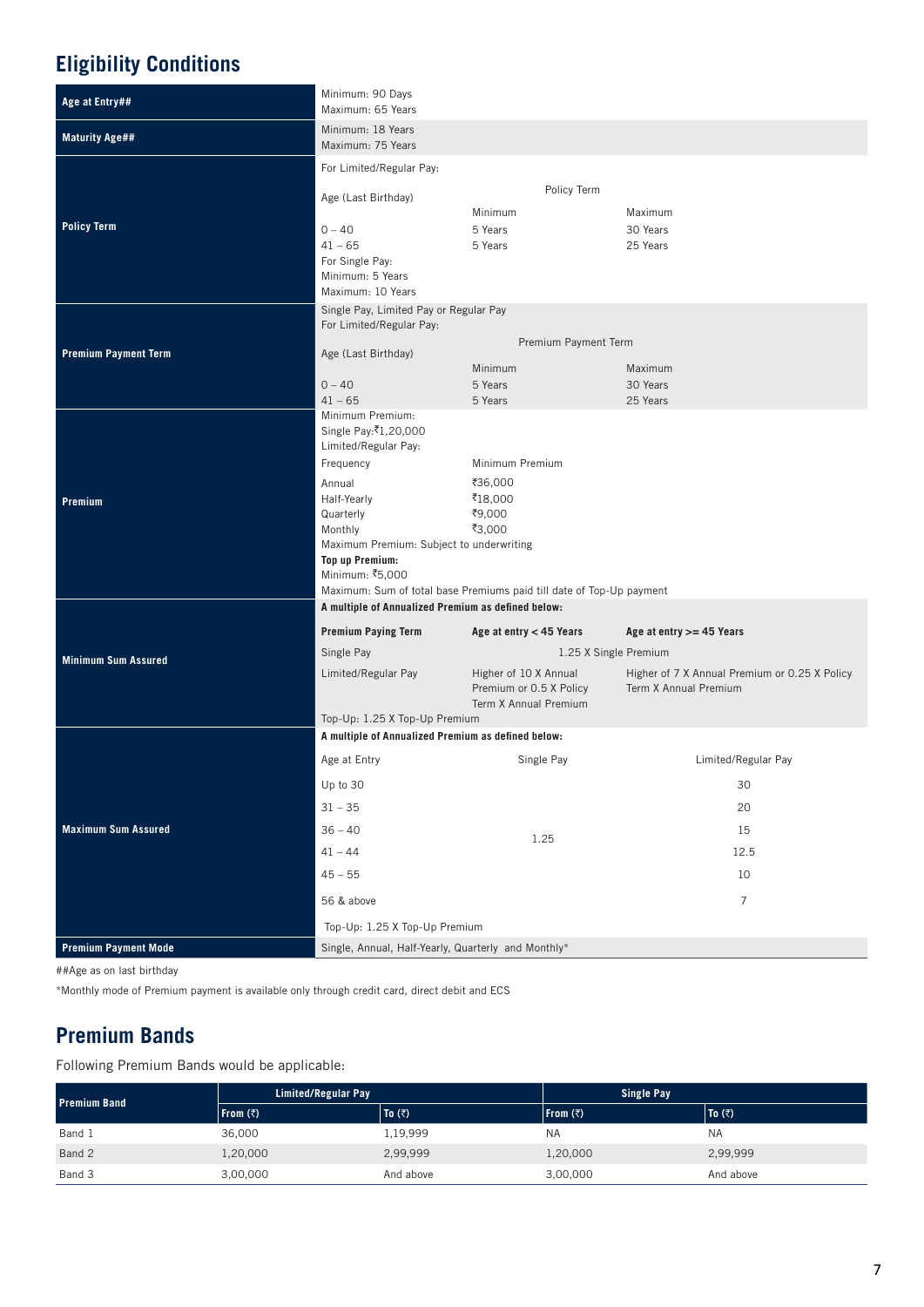## **List of charges applicable on the Policy**

#### **Premium Allocation charge**

This will be deducted from the Premium amount at the time of Premium payment before allocating the same to the unit account.

| <b>Allocation Charge</b>        |        |               |               |  |  |
|---------------------------------|--------|---------------|---------------|--|--|
| <b>Policy Year/Premium Band</b> | Band 1 | <b>Band 2</b> | <b>Band 3</b> |  |  |
|                                 | 5.0%   | 2.0%          | 2.0%          |  |  |
| $2$ to $5$                      | 2.5%   | 2.0%          | 2.0%          |  |  |
| 6 and onwards                   | 2.5%   | 0.0%          | 0.0%          |  |  |

Top-up premiums are subject to an allocation charge of 2.0%

For policies sold online, no premium allocation charges would be applicable.

#### **Policy Administration Charge**

Policy administration charges will be deducted at the beginning of each month by deduction of units from the unit account.

For policies purchased other than online channels

| Policy Administration Charge (per month) as a % of annual/single premium |        |        |        |  |
|--------------------------------------------------------------------------|--------|--------|--------|--|
| <b>Policy Year/Premium Band</b>                                          | Band 1 | Band 2 | Band 3 |  |
| $1$ to $5$                                                               | 0.21%  | 0.10%  | Nil    |  |
| 6 and onwards                                                            | 0.25%  | 0.10%  | Nil    |  |

For policies sold online, no policy administration charges would be applicable.

#### **Discontinuance Charge**

#### **Mortality charge**

Mortality charge will apply on the sum at risk. It will be deducted monthly by cancellation of units from the unit account.

Monthly mortality charges for Top-up Sum Assured cover would be calculated as Top-up Sum Assured less Top-up Fund Value x mortality charge rate for the given age/gender.

Annual charges per 1000 sum at risk for a healthy male are as follows:

| Age at entry            | 25     | 30     | 35     | 40     |
|-------------------------|--------|--------|--------|--------|
| <b>Mortality Charge</b> | 0.9890 | 1.0700 | 1.3200 | 1.8810 |

#### **Fund Management Charges (FMC)**

| Debt Fund                                                                         | $1.20\%$ p.a. |
|-----------------------------------------------------------------------------------|---------------|
| Liquid Fund (in case of STP only)                                                 | $1.20\%$ p.a. |
| Balance Fund, Growth Fund, Large Cap Equity Fund,<br>Multi Cap Opportunities Fund | $1.35%$ p.a.  |
| Discontinued Policy Fund (DPF)                                                    | $0.50\%$ p.a. |

The FMC will be adjusted in the unit price of each fund and will be levied on a daily basis. FMC is reviewable subject to maximum of 1.35% p.a. for each of the fund and upon prior approval of the IRDAI

| <b>Policy Year in which</b><br><b>Policy is discontinued</b> | <b>Regular/Limited Pay</b>                                                                          |                                                            | Single Pay                                                                |                                                               |
|--------------------------------------------------------------|-----------------------------------------------------------------------------------------------------|------------------------------------------------------------|---------------------------------------------------------------------------|---------------------------------------------------------------|
|                                                              | AP up to ₹50,000                                                                                    | AP above ₹50,000                                           | Up to ₹3,00,000                                                           | Above ₹3,00,000                                               |
|                                                              | Lower of 20% of (AP or FV)<br>subject to a maximum of ₹3000                                         | Lower of 6% of (AP or FV)<br>subject to a maximum of ₹6000 | Lower 2% of (SP or FV) subject<br>to a maximum of $\overline{\xi}3000$    | Lower of 1% of (SP or FV)<br>subject to a maximum of ₹6000    |
| $\overline{2}$                                               | Lower of 15% of (AP or FV)<br>subject to a maximum of ₹2000                                         | Lower of 4% of (AP or FV)<br>subject to a maximum of ₹5000 | Lower 1.5% of (SP or FV) subject<br>to a maximum of $\overline{\xi}$ 2000 | Lower of 0.7% of (SP or FV)<br>subject to a maximum of ₹5000  |
| 3                                                            | Lower of 10% of (AP or FV)<br>subject to a maximum of ₹1500                                         | Lower of 3% of (AP or FV)<br>subject to a maximum of ₹4000 | Lower 1% of (SP or FV) subject<br>to a maximum of ₹1500                   | Lower of 0.50% of (SP or FV)<br>subject to a maximum of ₹4000 |
| 4                                                            | Lower of 5% of (AP or FV) subject Lower of 2% of (AP or FV)<br>to a maximum of $\overline{\xi}1000$ | subject to a maximum of ₹2000                              | Lower 0.5% of (SP or FV) subject<br>to a maximum of $\overline{\xi}1000$  | Lower of 0.35% of (SP or FV)<br>subject to a maximum of ₹2000 |
| 5 and onwards                                                | <b>NIL</b>                                                                                          | <b>NIL</b>                                                 | <b>NIL</b>                                                                | <b>NIL</b>                                                    |

Where  $FV = Fund Value$ ,  $SP = Single Premium And AP = Annualized Premium$ No discontinuance charge will be applicable for Top-Up fund value.

### **Goods & Service Tax**

The Company will deduct charges for goods and service tax applicable on unit-linked products at the rate as notified by the Government of India from time to time.

Premium allocation charges, Policy administration charges, mortality charges and surrender charges are guaranteed.

### **Tax Benefits**

Tax benefits may be applicable as per prevailing tax laws. Tax laws are subject to change. Please consult your tax advisor for details.

### **Suicide Exclusion:**

In case of death due to suicide or attempted suicide, whether sane or insane, within 12 months from the date of commencement of the Policy or from the date of revival of the Policy, as applicable, the nominee(s) or beneficiary of the Policyholder shall be entitled to the fund value available as on the date of intimation of death and the charges other than FMC and Guarantee Charges, if any levied subsequent to the date of death shall be added back to the fund value as available on the date of intimation of death.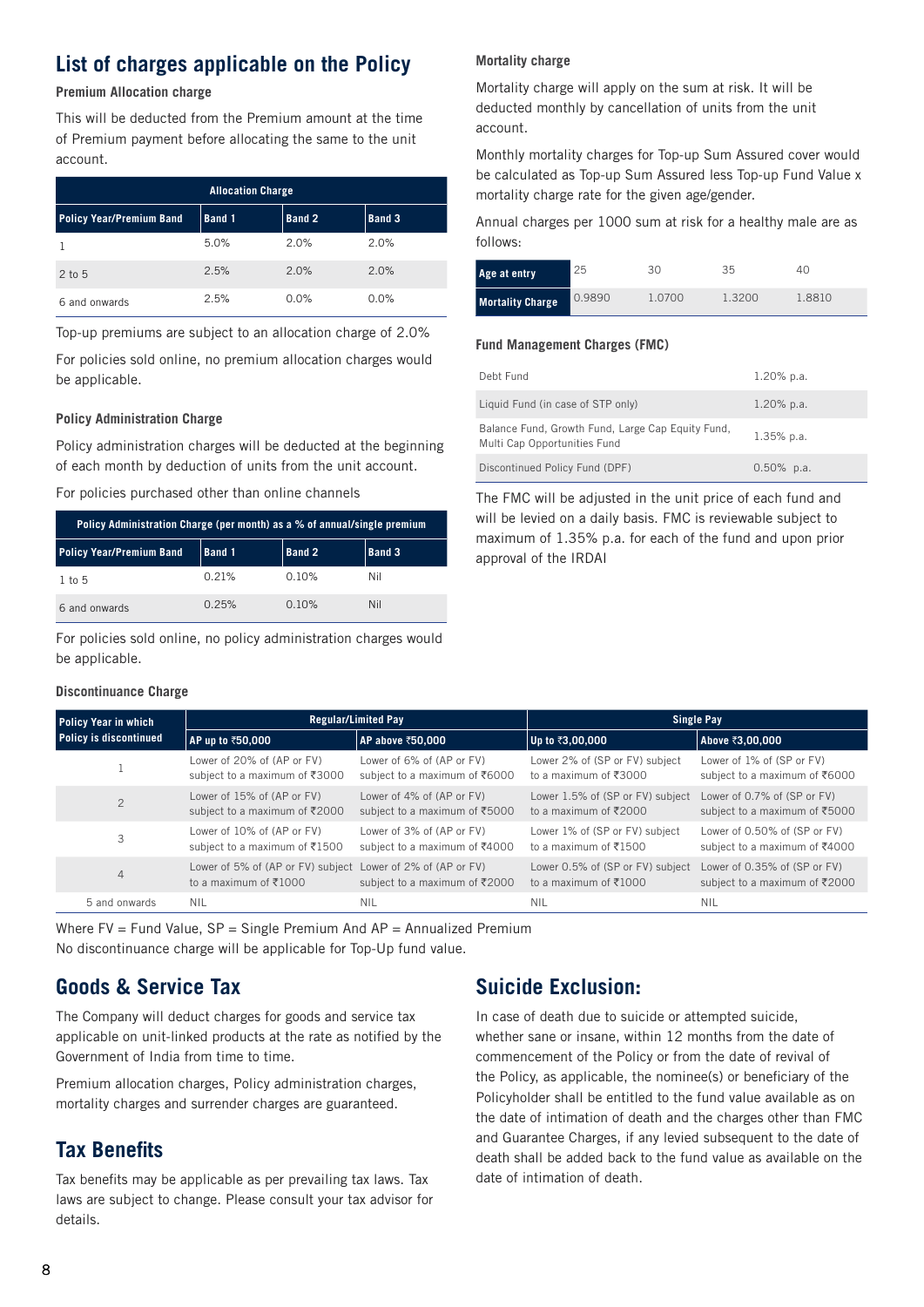### **Free look cancellation**

You will have a period of 15 days (30 days in case the policy is sold through distance marketing) from the date of receipt of the Policy document to review the terms and conditions of the Policy and where you disagree to any of these terms and conditions, you have an option to return the Policy stating the reasons for objection. On receipt of the letter along the Policy documents, the Company will refund the fund value as on date of cancellation plus unallocated part of Premium plus charges deducted from Policy by cancellation of units, subject to the deduction of proportionate risk Premium and any expenses incurred by the Company on insurance stamp duty and on medical examination.

Distance Marketing entails to the sale of the product through a mode other than personal interaction.

# **Premium Payment, Discontinuation and Revival**

Premium is payable for the entire Premium Payment Term for all policies other than Single Premium Policies. In case you do not pay Premium by due date, you will have a grace period of 30 days in case of non monthly mode policies and 15 days of grace period in case of monthly mode policies from the due date to pay Premium, during which time the policy is considered to be in-force with-out any interruption as per the terms & conditions of the policy.

# **Provisions applicable to policies discontinued during first five Policy years (Lock in Period)**

- a. For other than Single Premium policies: Upon expiry of the grace period, in case of discontinuance of policy due to nonpayment of premium, the fund value, including Top-up fund value if any, after deducting the applicable discontinuance charges, shall be credited to the Discontinued Policy Fund (DPF) and the risk cover and rider cover, if any, shall cease.
- b. Such discontinuance charge shall not exceed the charges stipulated in section "List of Charges applicable on the policy" of this document. All such discontinued policies shall be provided a revival period of three years from date of first unpaid premium. On such discontinuance, the company shall communicate the status of the policy, within three months of the first unpaid premium, to you and provide the option to revive the policy within the revival period of three years.
	- i. In case you opt to revive but do not revive the policy during the revival period, the proceeds of the DPF fund shall be paid to you at the end of the revival period or lock-in period whichever is later. In respect of revival period ending after lock-in period, the policy will remain in DPF till the end of revival period. The Fund management charges of discontinued fund will be applicable during this period and no other charges will be applied.
- ii. In case you do not exercise the option as set out above, the policy shall continue without any risk cover and rider cover, if any, and the policy fund shall remain invested in the DPF. At the end of the lock-in period, the proceeds of the DPF shall be paid to you and the policy shall terminate.
- iii. However, you have an option to surrender the policy anytime and proceeds of the discontinued policy shall be payable at the end of lock-in period or date of surrender whichever is later.
- c. For Single Premium Policies: You have an option to surrender any time during the lock in period. Upon receipt of request for surrender, the fund value, after deducting the applicable discontinuance charges shall be credited to the Discontinued Policy Fund (DPF).
	- i. Such discontinuance charges shall not exceed the charges stipulated in section "List of Charges applicable on the policy" of this document.
	- ii. The policy shall continue to be invested in the Discontinued Policy Fund (DPF) and the proceeds from the discontinuance fund shall be paid at the end of lock in period. Only fund management charge shall be deducted from this fund during this period. Further, no risk cover shall be available on such policy during the discontinuance period.

# **Provisions applicable to policies discontinued after first five Policy years**

- a. For other than Single Premium policies:
	- i. Upon expiry of the grace period, in case of discontinuance of policy due to non-payment of premium, the policy shall be converted into a reduced paid up policy with the paid-up sum assured i.e. original sum assured multiplied by the total number of premiums paid to the original number of premiums payable as per the terms and conditions of the policy. The policy shall continue to be in reduced paid up status, without any rider cover, if available. All charges as per terms and conditions of the policy shall be deducted during the revival period. However, the mortality charges shall be deducted based on the reduced paid up sum assured only.
	- ii. On such discontinuance, the Company shall communicate the status of the policy, within three months of the first unpaid premium, to you and provide the following options:
		- 1. To revive the policy within the revival period of three years, or
		- 2. Complete withdrawal of the policy
	- iii. In case you opt for (1) above but do not revive the policy during the revival period, the fund value shall be paid to you at the end of the revival period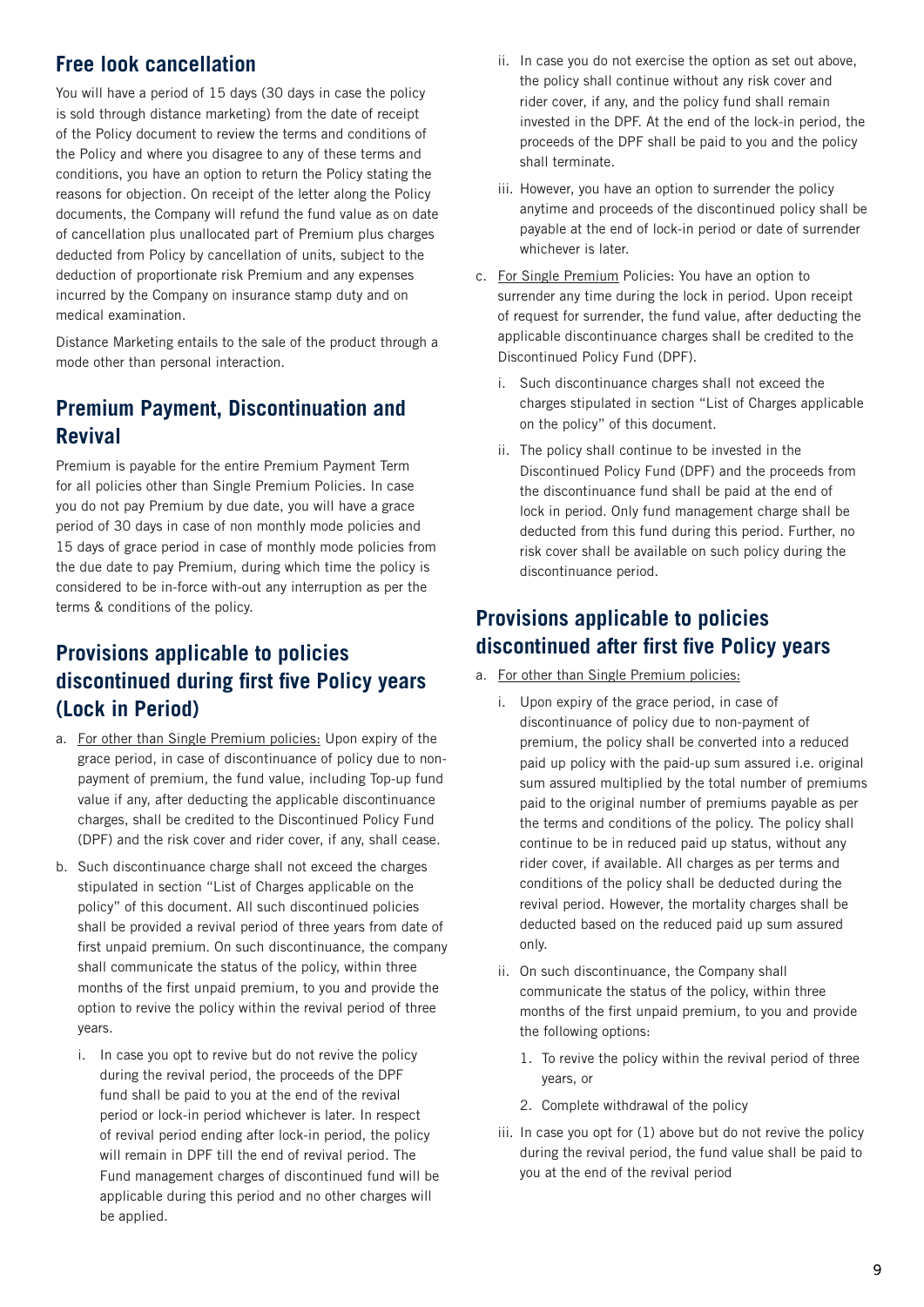- iv. In case you do not exercise any option as set out above, the policy shall continue to be in reduced paid up status. At the end of the revival period the proceeds of the policy fund shall be paid to you and the policy shall terminate
- v. However, you have an option to surrender the policy anytime and proceeds of the policy fund shall be payable
- b. For Single Premium Policies: You have an option to surrender the policy anytime. Upon receipt of request for surrender, the fund value as on date of surrender shall be payable.

### **Revival of Discontinued Policy**

You have an option to revive your discontinued policy within three years from the date of first unpaid premium subject to payment of all overdue premiums and our underwriting policy.

Revival of a Discontinued Policy during lock-in period:

- a. You can revive the policy restoring the risk cover, along with the investments made in the segregated funds as chosen by you, out of the discontinued fund, less the applicable charges as mentioned below in section (b), in accordance with the terms and conditions of the policy
- b. At the time of revival:
	- i. All due and unpaid premiums which have not been paid shall be payable without charging any interest or fee
	- ii. Policy administration charge and premium allocation charge as applicable during the discontinuance period shall be levied. Guarantee charges, if applicable during the discontinuance period, shall be deducted provided the guarantee continues to be applicable. No other charges shall be levied
	- iii. The discontinuance charges deducted at the time of discontinuance of the policy shall be added back to the fund

#### **Revival of a Discontinued Policy after lock-in period:**

- a. You can revive the policy restoring the original risk cover in accordance with the terms and conditions of the policy
- b. At the time of revival:
	- i. All due and unpaid premiums under base plan which have not been paid shall be payable without charging any interest or fee. The policyholder also has the option to revive the rider.
	- ii. Premium allocation charge as applicable shall be levied. The guarantee charges shall be deducted, if guarantee continues to be applicable.
	- iii. No other charges shall be levied.

The revival of the Policy shall not take effect until the Company has specifically approved your request for revival and the same has been communicated to you in writing. The revival of the Policy shall be subject to the underwriting requirements of the Company, as applicable from time to time.

At any time during the currency of the Policy, in case fund value is not sufficient to meet monthly charges, even if all Premium due have been paid, the Policy will terminate without any value.

### **Unit Price Calculation**

- **•** The Company shall calculate the unit price (or NAV) of the funds as per IRDA guidelines.
- **•** The unit price (or NAV) of the fund is determined as market value of investments held in the fund plus the value of any current assets less the value of any current liabilities and provision, if any divided by the number of units existing in the fund at the valuation date (before any new units are created or redeemed).
- **•** Provisions shall include expenses for brokerage and transaction cost, NPA, Fund Management Charges (FMC) and any other charges approved by the IRDA.
- The unit price will be rounded to the nearest of ₹0.0001 and shall be published on the Company's website.

### **Unit allocation and de-allocation rules**

- **•** The first Premium will be allocated the NAV of the date of the commencement of the Policy.
- **•** Premium received up to 3.00 pm along with a local cheque or a demand draft payable at par at the place where the Premium is received, the closing unit price of the day on which Premium/switch request is received shall apply. If such Premium and switch request is received after 3.00 pm, the closing unit price of the next business day shall apply.
- **•** In respect of Premium received with outstation cheque/ demand draft at the place where the Premium is received, the closing NAV of the day on which cheques/demand draft is realised shall apply.
- **•** In respect of a valid application received (for Switch, Surrender, Partial Surrender or Maturity claim) up to 3.00 pm, the same day's closing unit price shall apply. If such application is received after 3.00 pm, the closing unit price of next business day shall apply.
- **•** All renewal Premiums received in advance will be allocated units at NAV prevailing on their respective due date.

### **Policy Loan**

No Loan is available on the Policy under this plan.

### **Nominee(s) under Section 39 of Insurance Act, 1938**

Nomination is effected as per Section 39 of Insurance Act, 1938 in this Policy. The nominee(s) is/are the sole person(s) to receive the benefits under the Policy. Where the nominee(s) is/are of less than 18 years of age, the benefits will become payable to the appointee(s) as long as the nominee(s) is/are minor(s).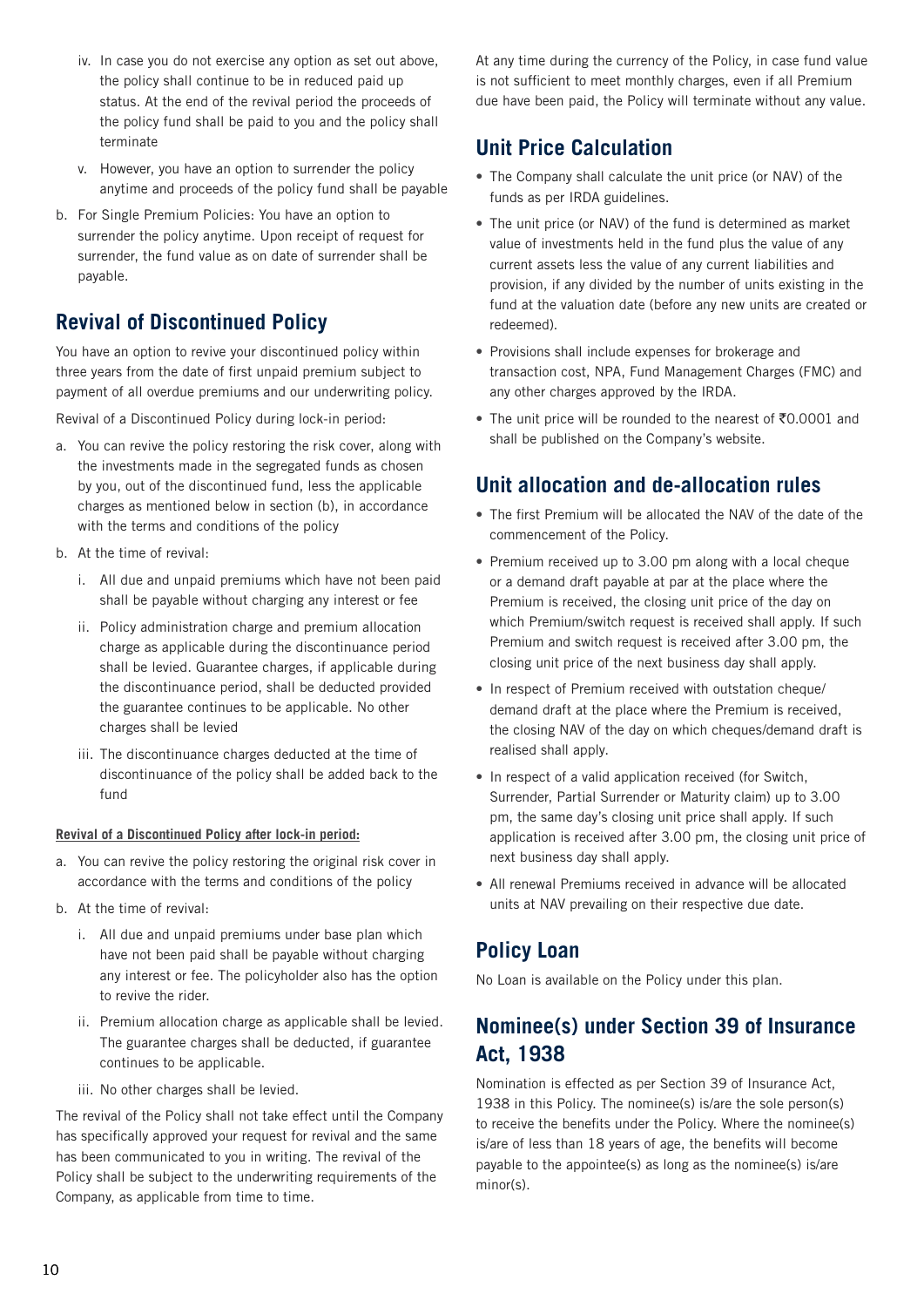# **Assignment under Section 38 of Insurance Act, 1938**

Assignment is effected as per Section 38 of Insurance Act, 1938 in this Policy. A transfer or assignment of a Policy of life insurance, whether with or without consideration, may be made only by an endorsement upon the Policy itself or by a separate instrument, signed in either case by the transferor or by the assignor or his duly authorized agent and attested by at least one witness, specifically setting forth the fact of transfer or assignment

# **Section 41 of the Insurance Act 1938: Prohibition of rebate**

In accordance with Section 41 of the Insurance Act, 1938, as amended from time to time

- 1. No person shall allow or offer to allow, either directly or indirectly, as an inducement to any person to take out or renew or continue an insurance in respect of any kind of risk relating to lives or property in India, any rebate of the whole or part of the commission payable or any rebate of the premium shown on the policy, nor shall any person taking out or renewing or continuing a policy accept any rebate, except such rebate as may be allowed in accordance with the published prospectuses or tables of the insurer.
- 2. Any person making a default in complying with the provisions of this section shall be liable for a penalty which may extend to ten lakh rupees.

# **Section 45 of the Insurance Act 1938, as amended from time to time**

- 1. No policy of life insurance shall be called in question on any ground whatsoever after the expiry of three years from the date of the policy, i.e., from the date of issuance of the policy or the date of commencement of risk or the date of revival of the policy or the date of the rider to the policy, whichever is later.
- 2. A policy of life insurance may be called in question at any time within three years from the date of issuance of the policy or the date of commencement of risk or the date of revival of the policy or the date of the rider to the policy, whichever is later, on the ground of fraud: provided that the insurer shall have to communicate in writing to the insured or the legal representatives or nominee(s)/beneficiary(s) or assignees of the insured the grounds and materials on which such decision is based.
- 3. Notwithstanding anything contained in sub-section (2), no insurer shall repudiate a life insurance policy on the ground of fraud if the insured can prove that the mis-statement of or suppression of a material fact was true to the best of his knowledge and belief or that there was no deliberate intention to suppress the fact or that such mis-statement of or suppression of a material fact are within the knowledge of the insurer: provided that in case of fraud, the onus of disproving lies upon the beneficiaries, in case the policyholder is not alive.
- 4. A policy of life insurance may be called in question at any time within three years from the date of issuance of the policy or the date of commencement of risk or the date of revival of the policy or the date of the rider to the policy, whichever is later, on the ground that any statement of or suppression of a fact material to the expectancy of the life of the insured was incorrectly made in the proposal or other document on the basis of which the policy was issued or revived or rider issued: Provided that the insurer shall have to communicate in writing to the insured or the legal representatives or nominee(s)/beneficiary(s) or assignees of the insured the grounds and materials on which such decision to repudiate the policy of life insurance is based: provided further that in case of repudiation of the policy on the ground of mis-statement or suppression of a material fact, and not on the ground of fraud, the premiums collected on the policy till the date of repudiation shall be paid to the insured or the legal representatives or nominee(s)/beneficiary(s) or assignees of the insured within a period of ninety days from the date of such repudiation.
- 5. Nothing in this section shall prevent the insurer from calling for proof of age at any time if he is entitled to do so, and no policy shall be deemed to be called in question merely because the terms of the policy are adjusted on subsequent proof, that the age of the life insured was incorrectly stated in the proposal.

### **Non-disclosure Clause:**

(Section 45 of the Insurance Act, 1938 as amended from time to time)

Fraud and Misrepresentation would be dealt with in accordance with the provisions of Section 45 of the Insurance Act, 1938 as amended from time to time.

# **Risks of investment in unit-linked Policy**

- **•** "Pramerica Life Wealth Maximiser" is a Unit Linked Non Participating Life Insurance plan. Unit linked insurance products are different from the traditional insurance products. Investments in such policies are subject to market risks.
- **•** The Premiums paid in ULIP policies are subject to investment risks associated with capital markets and the Unit Price of the Units may go up or down based on performance of fund and factors influencing the capital market and the insured is responsible for his/her decisions.
- **•** Pramerica Life Insurance is the name of the insurance Company and "Pramerica Life Wealth Maximiser" is only the name of the Policy and does not in any way indicate the quality of the Policy, its future prospects or returns.
- **•** The fund shown in the schedule is the name of the fund and does not in any manner indicate the quality of the fund, its future prospects or returns.
- **•** We do not guarantee the Fund Value or value of Unit Price. There can be no assurance that the objectives of the fund will be achieved and none is given by us.
- **•** The past performance of the fund of the Company is not necessarily indicative of the future performance of the fund.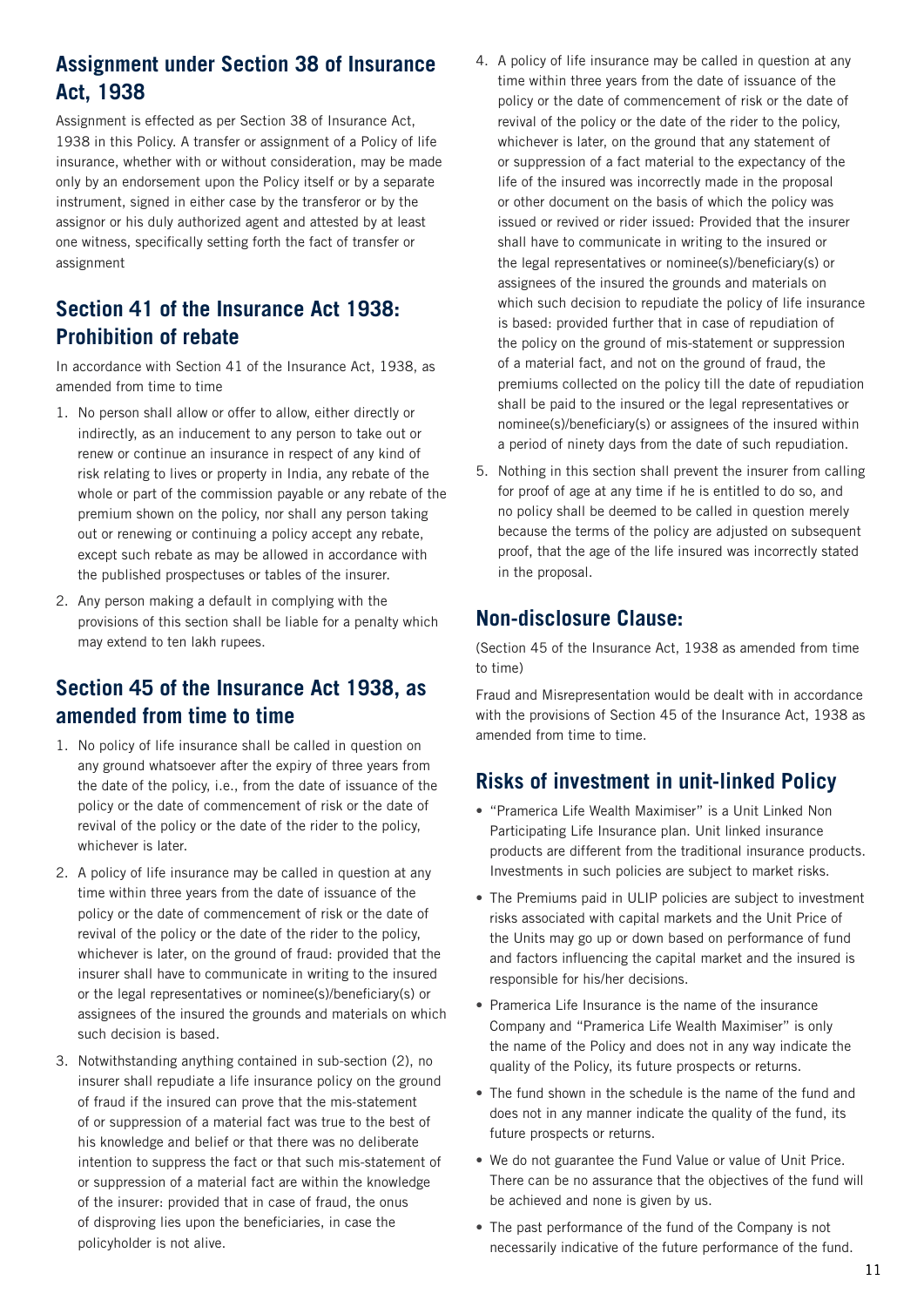- **•** The fund does not offer a guaranteed or assured return.
- **•** All Premiums / benefits payable under the Policy are subject to applicable laws and taxes including GST & applicable cess, as they exist from time to time.
- **•** Before purchasing the Policy, please know the associated risks and the applicable charges from our sales personnel, intermediary or Policy document.

This brochure gives the salient features for the product. Please refer to Policy document for further details of the terms and conditions.

# **About Pramerica Life Insurance Limited (PLIL)**

Pramerica Life Insurance Limited is a joint venture between DHFL Investments Limited (DIL), a wholly-owned subsidiary of Piramal Capital and Housing Finance Limited ("PCHFL")\* and Prudential International Insurance Holdings, Ltd. (PIIH), a fully owned subsidiary of Prudential Financial, Inc. (PFI). Pramerica Life Insurance Limited represents the coming together of two renowned financial services organizations with a legacy of business excellence spread over decades.

Pramerica Life Insurance Limited, started operations in India on September 01, 2008 and has a pan India presence through multiple distribution channels which have been customized to address the specific insurance needs of diverse customer segments. The Company is committed to providing protection and quality financial advice to its customers.

Pramerica is the brand name used in India and select countries by Prudential Financial, Inc.

Prudential International Insurance Holdings, Ltd. and Prudential Financial, Inc. of the United States are not affiliated with Prudential Plc. a Company incorporated in the United Kingdom.

For further information on the Company, please visit www.pramericalife.in

\*As part of the implementation in compliance of the NCLT order dated June 7, 2021, PCHFL has been merged into and with Dewan Housing Finance Corporation Limited ("DHFL") by way of an amalgamation by a scheme of arrangement, and in accordance with approved scheme of arrangement, the name of the merged entity has been changed from Dewan Housing Finance Corporation Limited to "Piramal Capital & Housing Finance Limited" vide the certificate of incorporation issued by the Registrar of Companies, Mumbai dated 3rd November, 2021.

### **About Piramal Capital & Housing Finance Limited**

Piramal Capital & Housing Finance Limited (PCHFL), a wholly owned subsidiary of Piramal Enterprises Limited (flagship company of the Piramal Group), is a housing finance company engaged in retail and wholesale lending.

In retail lending, PCHFL is one of the leading players that addresses the diverse financing needs of the under-served and unserved people of 'Bharat' market. It has over 1 million customers and presence in 24 states with a network of over 300 branches. It offers multiple products, including home loans, small business loans to Indian budget conscious customers at the periphery of metros and in Tier I, II and III cities. In wholesale lending, it caters to both real estate as well as non-real estate sector and offers multiple products including construction finance, structured debt and senior secured debt.

The Piramal Group also has strategic partnerships with leading global funds such as CDPQ, CPPIB, APG, Ivanhoe Cambridge and Bain Capital.

### **About PFI**

PFI\*, a financial services leader with \$1.7 trillion of assets under management as of September,2021 has operations in the United States, Asia, Europe and Latin America. Prudential's diverse and talented employees are committed to helping individual and institutional customers grow and protect their wealth through a variety of products and services, including life insurance, annuities, retirement-related services, mutual funds and investment management. Prudential International Insurance Holdings & Prudential Financial Inc. of the United States are not affiliated with Prudential Plc, a Company incorporated in the United Kingdom. In the U.S., PFI's iconic Rock symbol has stood for strength, stability, expertise and innovation for more than a century. For more information, please visit www.prudential.com/about

Pramerica Life and the Rock Logo are proprietary service marks and may not be used without the permission of the owner.